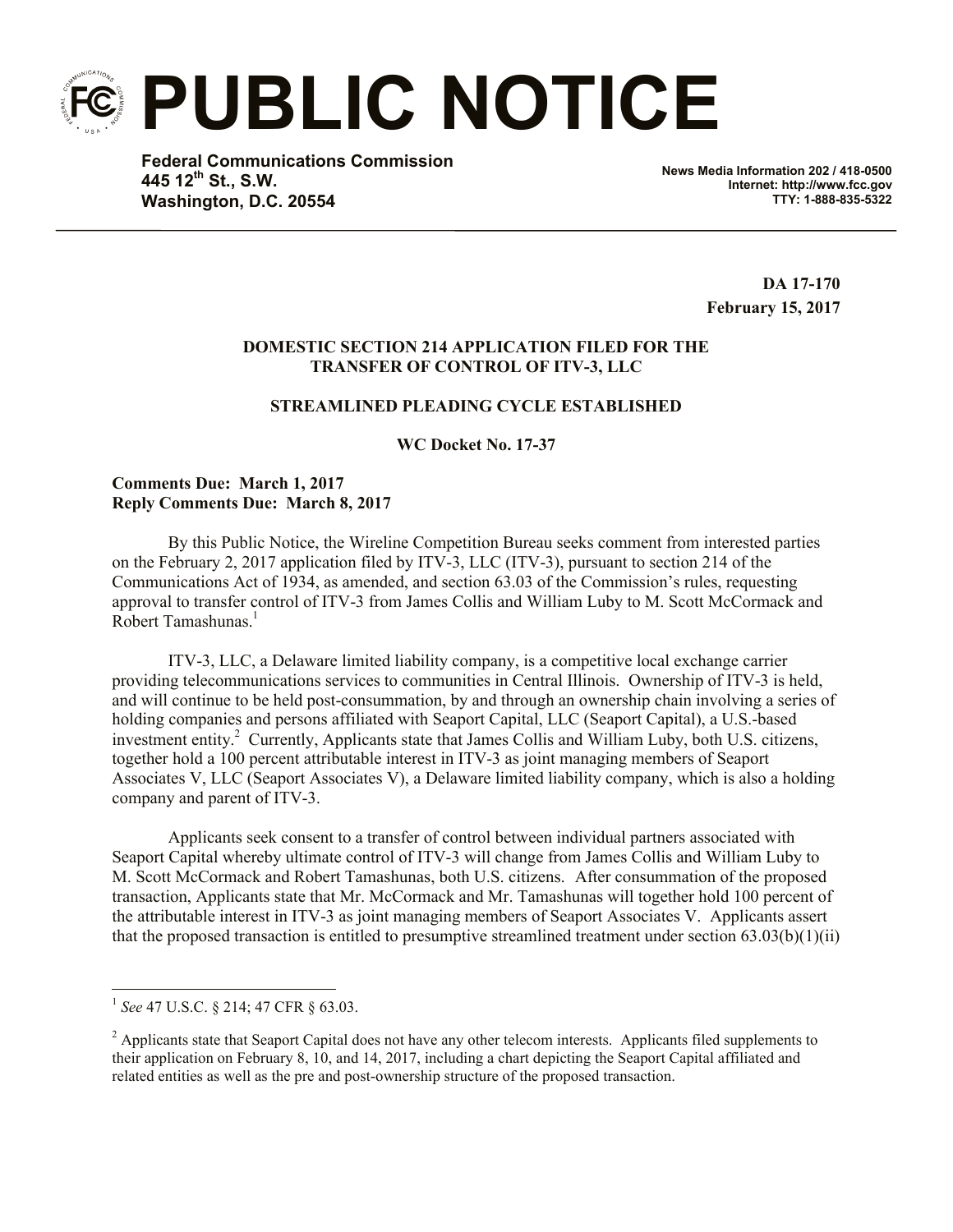of the Commission's rules and that a grant of the application will serve the public interest, convenience, and necessity.<sup>3</sup>

Domestic Section 214 Application Filed for the Transfer of Control of ITV-3, LLC, WC Docket No. 17-37 (filed Feb. 2, 2017).

## **GENERAL INFORMATION**

The transfer of control identified herein has been found, upon initial review, to be acceptable for filing as a streamlined application. The Commission reserves the right to return any transfer application if, upon further examination, it is determined to be defective and not in conformance with the Commission's rules and policies. Pursuant to section 63.03(a) of the Commission's rules, 47 CFR § 63.03(a), interested parties may file comments **on or before March 1, 2017**, and reply comments **on or before March 8, 2017**. Pursuant to section 63.52 of the Commission's rules, 47 CFR § 63.52, commenters must serve a copy of comments on the Applicants no later than the above comment filing date. Unless otherwise notified by the Commission, the Applicants may transfer control on the 31st day after the date of this notice.

Pursuant to section 63.03 of the Commission's rules, 47 CFR § 63.03, parties to this proceeding should file any documents in this proceeding using the Commission's Electronic Comment Filing System (ECFS): http://apps.fcc.gov/ecfs/.

## **In addition, e-mail one copy of each pleading to each of the following:**

- 1) Myrva Freeman, Competition Policy Division, Wireline Competition Bureau, myrva.freeman@fcc.gov;
- 2) Gregory Kwan, Competition Policy Division, Wireline Competition Bureau, gregory.kwan@fcc.gov;
- 3) Jim Bird, Office of General Counsel,  $\lim_{h \to 0} \frac{\text{bird}}{\text{det}}$

People with Disabilities: To request materials in accessible formats for people with disabilities (braille, large print, electronic files, audio format), send an e-mail to fcc504@fcc.gov or call the Consumer & Governmental Affairs Bureau at (202) 418-0530 (voice), 1-888-835-5322 (tty).

The proceeding in this Notice shall be treated as a "permit-but-disclose" proceeding in accordance with the Commission's *ex parte* rules. Persons making ex parte presentations must file a copy of any written presentation or a memorandum summarizing any oral presentation within two business days after the presentation (unless a different deadline applicable to the Sunshine period applies). Persons making oral ex parte presentations are reminded that memoranda summarizing the presentation must (1) list all persons attending or otherwise participating in the meeting at which the ex parte presentation was made, and (2) summarize all data presented and arguments made during the presentation. If the presentation consisted in whole or in part of the presentation of data or arguments already reflected in the presenter's written comments, memoranda or other filings in the proceeding, the presenter may provide citations to such data or arguments in his or her prior comments, memoranda, or other filings (specifying

 $\overline{a}$ 

 $3\,$  47 CFR § 63.03(b)(1)(ii).